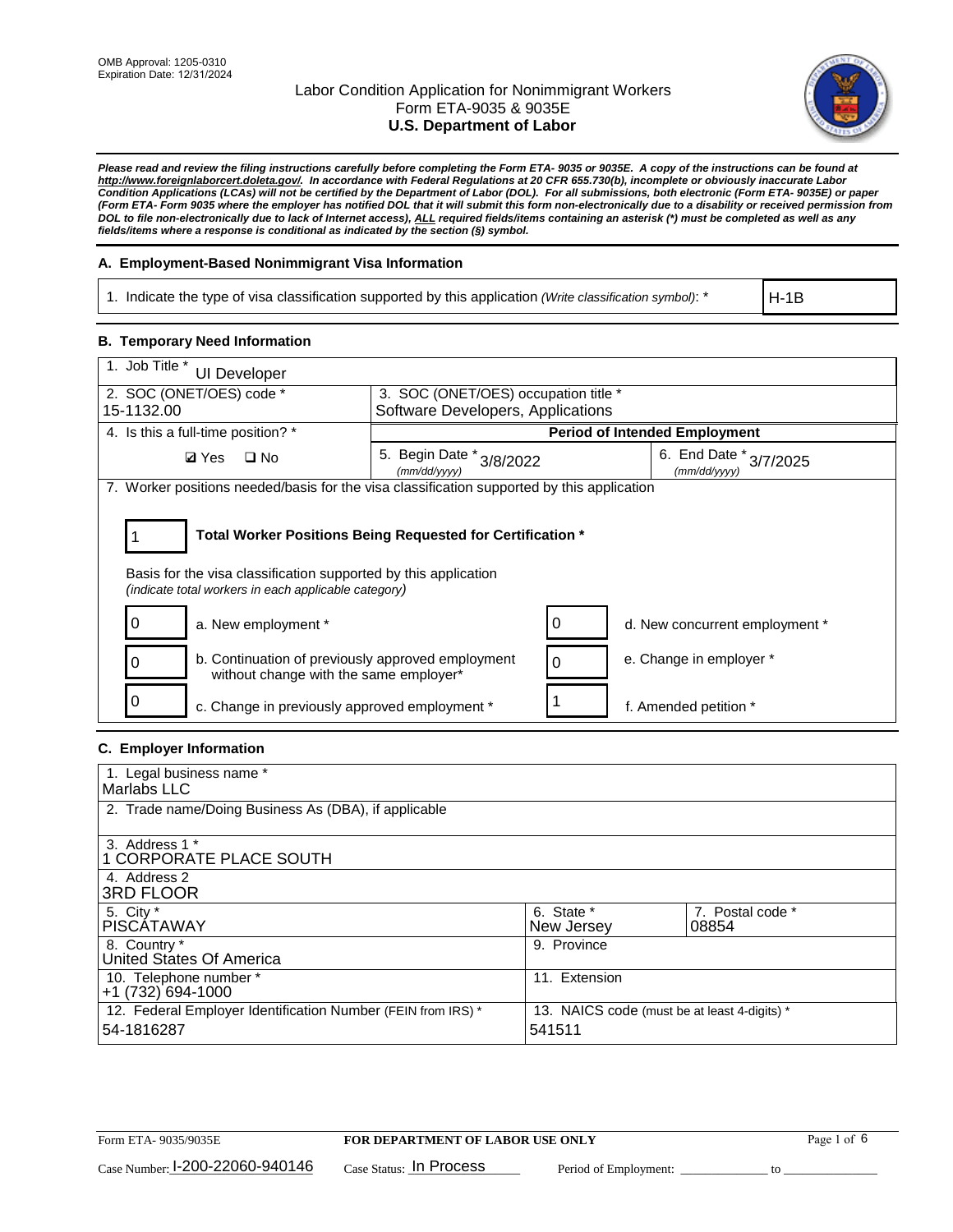

### **D. Employer Point of Contact Information**

**Important Note**: The information contained in this Section must be that of an employee of the employer who is authorized to act on behalf of the employer in labor certification matters. The information in this Section must be different from the agent or attorney information listed in Section E, unless the attorney is an employee of the employer.

| 1. Contact's last (family) name *               | 2. First (given) name * |                          | 3. Middle name(s)         |
|-------------------------------------------------|-------------------------|--------------------------|---------------------------|
| Vidyadharan                                     | Sanjay                  |                          |                           |
| 4. Contact's job title *<br>Chief Legal Officer |                         |                          |                           |
| 5. Address 1 *<br>1 CORPORATE PLACE SOUTH       |                         |                          |                           |
| 6. Address 2<br>3RD FLOOR                       |                         |                          |                           |
| 7. City $*$<br><b>PISCÁTAWAY</b>                |                         | 8. State *<br>New Jersey | 9. Postal code *<br>08854 |
| 10. Country *<br>United States Of America       |                         | 11. Province             |                           |
| 12. Telephone number *                          | 13. Extension           | 14. E-Mail address       |                           |
| +1 (732) 694-1000                               | 1600                    | sanjay@marlabs.com       |                           |

# **E. Attorney or Agent Information (If applicable)**

**Important Note**: The employer authorizes the attorney or agent identified in this section to act on its behalf in connection with the filing of this application.

| 1. Is the employer represented by an attorney or agent in the filing of this application? *<br>If "Yes," complete the remainder of Section E below. |                         |              |                               |                   | $\Box$ Yes                                           | <b>ØNo</b> |
|-----------------------------------------------------------------------------------------------------------------------------------------------------|-------------------------|--------------|-------------------------------|-------------------|------------------------------------------------------|------------|
| 2. Attorney or Agent's last (family) name §                                                                                                         | 3. First (given) name § |              |                               | 4. Middle name(s) |                                                      |            |
| 5. Address 1 §                                                                                                                                      |                         |              |                               |                   |                                                      |            |
| 6. Address 2                                                                                                                                        |                         |              |                               |                   |                                                      |            |
| 7. City §                                                                                                                                           |                         | 8. State §   |                               |                   | 9. Postal code §                                     |            |
| 10. Country §                                                                                                                                       |                         | 11. Province |                               |                   |                                                      |            |
| 12. Telephone number §                                                                                                                              | 13. Extension           |              | 14. E-Mail address            |                   |                                                      |            |
| 15. Law firm/Business name §                                                                                                                        |                         |              | 16. Law firm/Business FEIN §  |                   |                                                      |            |
| 17. State Bar number (only if attorney) §                                                                                                           |                         |              | standing (only if attorney) § |                   | 18. State of highest court where attorney is in good |            |
| 19. Name of the highest State court where attorney is in good standing (only if attorney) §                                                         |                         |              |                               |                   |                                                      |            |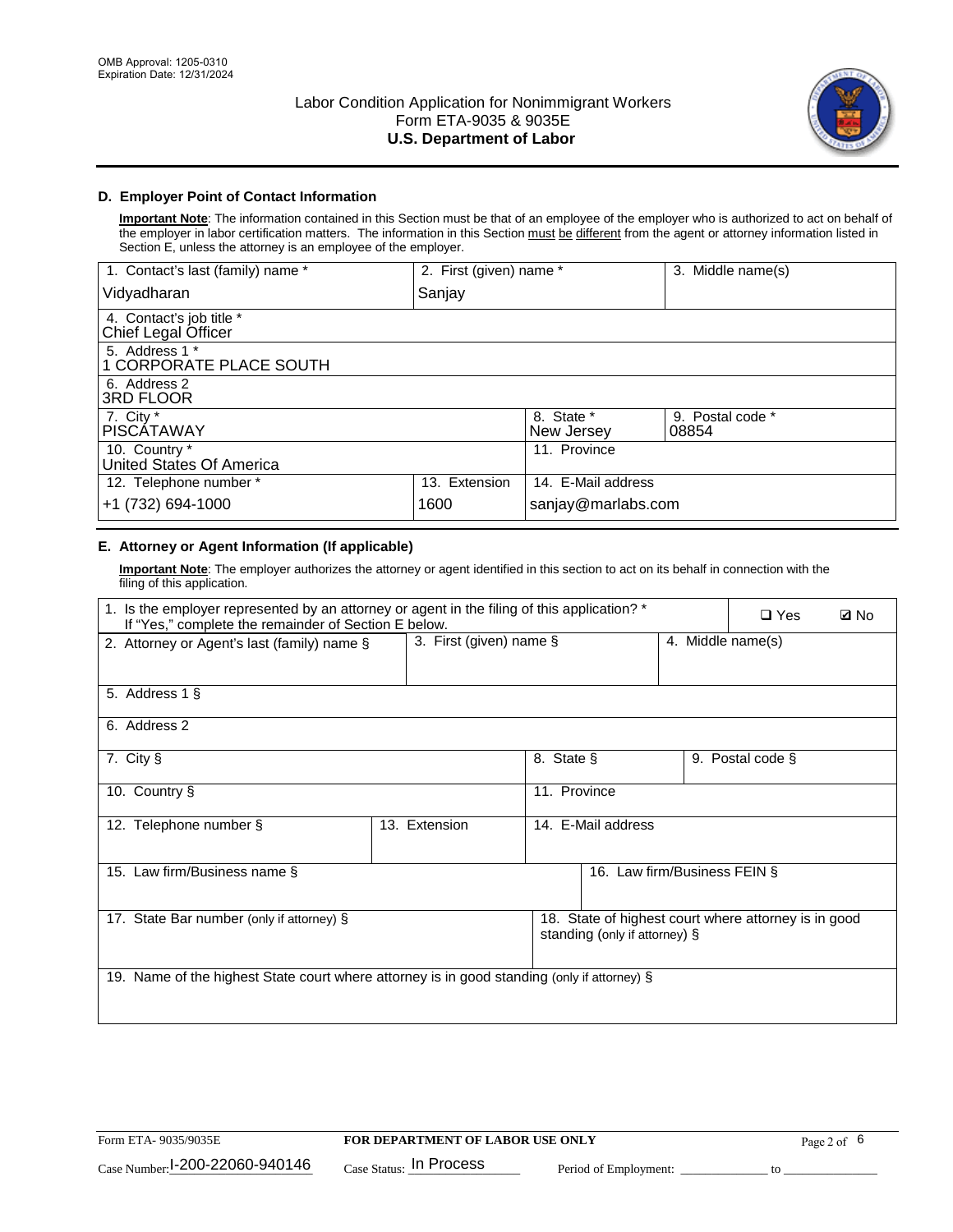

#### **F. Employment and Wage Information**

**Important Note**: The employer must define the intended place(s) of employment with as much geographic specificity as possible. Each intended place(s) of employment listed below must be the worksite or physical location where the work will actually be performed and cannot be a P.O. Box. The employer must identify all intended places of employment, including those of short duration, on the LCA. 20 CFR 655.730(c)(5). If the employer is submitting this form non-electronically and the work is expected to be performed in more than one location, an attachment must be submitted in order to complete this section. An employer has the option to use either a single Form ETA-9035/9035E or multiple forms to disclose all intended places of employment. If the employer has more than ten (10) intended places of employment at the time of filing this application, the employer must file as many additional LCAs as are necessary to list all intended places of employment. See the form instructions for further information about identifying all intended places of employment.

#### a.*Place of Employment Information* 1

|                                                                              | 1. Enter the estimated number of workers that will perform work at this place of employment under<br>the LCA.*                 |  | 1                                        |                      |                          |              |  |
|------------------------------------------------------------------------------|--------------------------------------------------------------------------------------------------------------------------------|--|------------------------------------------|----------------------|--------------------------|--------------|--|
|                                                                              | 2. Indicate whether the worker(s) subject to this LCA will be placed with a secondary entity at this<br>place of employment. * |  |                                          |                      |                          | $\square$ No |  |
|                                                                              | 3. If "Yes" to question 2, provide the legal business name of the secondary entity. §                                          |  |                                          |                      |                          |              |  |
|                                                                              | The Huntington National Bank                                                                                                   |  |                                          |                      |                          |              |  |
|                                                                              | 4. Address 1 *<br>24718 Bashian Dr,                                                                                            |  |                                          |                      |                          |              |  |
| Unit 30                                                                      | 5. Address 2                                                                                                                   |  |                                          |                      |                          |              |  |
| Novi                                                                         | 6. City $*$<br>7. County *<br>Oakland                                                                                          |  |                                          |                      |                          |              |  |
|                                                                              | 8. State/District/Territory *<br>9. Postal code *<br>Michigan<br>48375                                                         |  |                                          |                      |                          |              |  |
| 10. Wage Rate Paid to Nonimmigrant Workers *<br>10a. Per: (Choose only one)* |                                                                                                                                |  |                                          |                      |                          |              |  |
|                                                                              | □ Hour □ Week □ Bi-Weekly □ Month ☑ Year<br>From $\frac{1}{5}$ 87700 00<br>To: $$$                                             |  |                                          |                      |                          |              |  |
|                                                                              | 11. Prevailing Wage Rate *<br>11a. Per: (Choose only one)*                                                                     |  |                                          |                      |                          |              |  |
|                                                                              | $\sin 80163$ 00                                                                                                                |  | □ Hour □ Week □ Bi-Weekly □ Month ☑ Year |                      |                          |              |  |
|                                                                              | Questions 12-14. Identify the source used for the prevailing wage (PW) (check and fully complete only one): *                  |  |                                          |                      |                          |              |  |
| 12.<br>$\Box$                                                                | A Prevailing Wage Determination (PWD) issued by the Department of Labor                                                        |  |                                          |                      | a. PWD tracking number § |              |  |
| 13.<br>$\mathbf v$                                                           | A PW obtained independently from the Occupational Employment Statistics (OES) Program                                          |  |                                          |                      |                          |              |  |
|                                                                              | a. Wage Level (check one): §                                                                                                   |  |                                          | b. Source Year §     |                          |              |  |
|                                                                              | பெ<br>□⊪<br>$\Box$ N/A<br>□⊥<br>$\Box$ IV                                                                                      |  |                                          | 7/1/2021 - 6/30/2022 |                          |              |  |
| 14.                                                                          | A PW obtained using another legitimate source (other than OES) or an independent authoritative source                          |  |                                          |                      |                          |              |  |
|                                                                              | a. Source Type (check one): §<br>$\Box$ CBA<br>$\Box$ DBA<br>$\square$ SCA<br>$\Box$ Other/ PW Survey                          |  |                                          | b. Source Year §     |                          |              |  |
|                                                                              | c. If responded "Other/ PW Survey" in question 14.a, enter the name of the survey producer or publisher §                      |  |                                          |                      |                          |              |  |
|                                                                              | d. If responded "Other/ PW Survey" in question 14.a, enter the title or name of the PW survey §                                |  |                                          |                      |                          |              |  |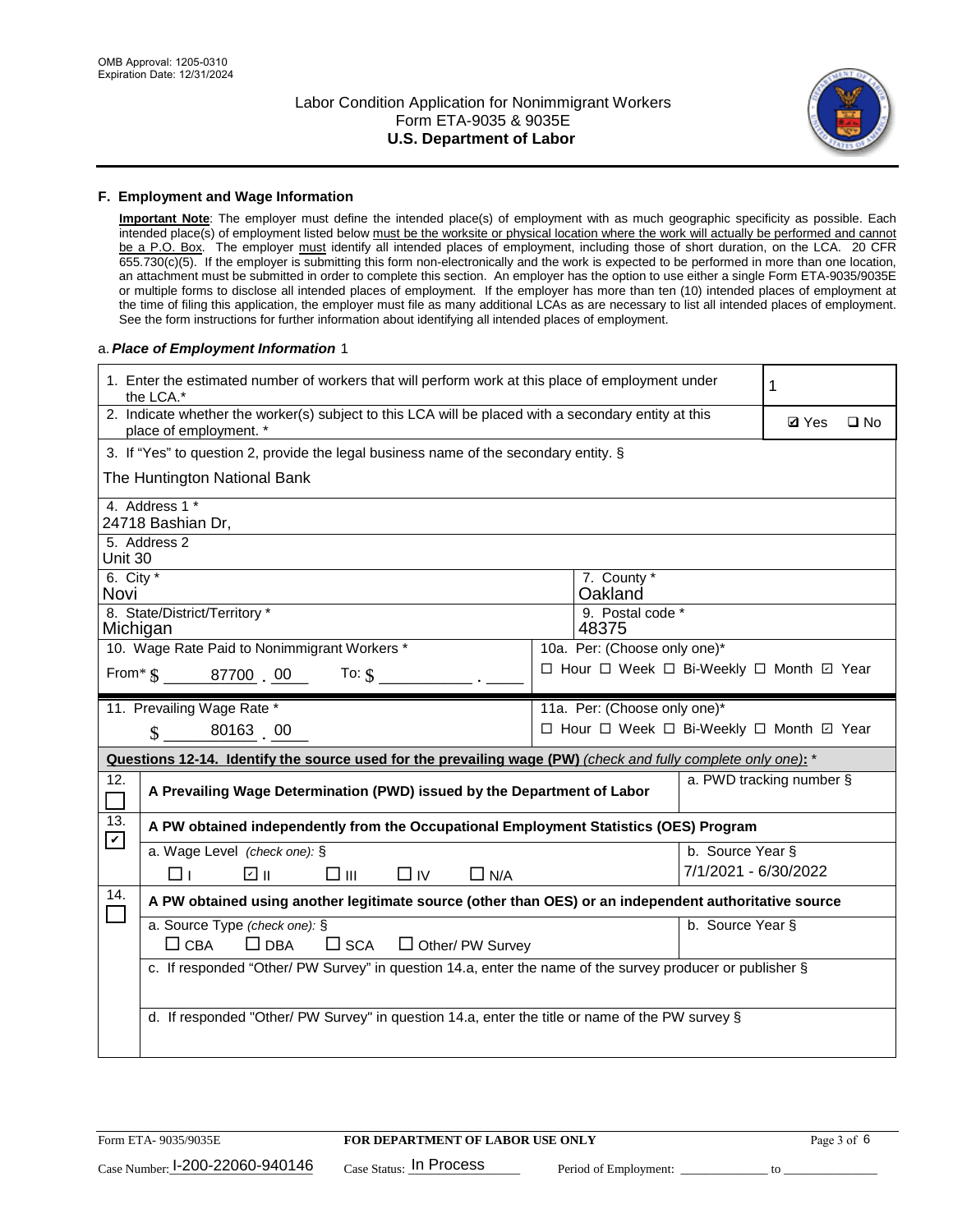

# **G. Employer Labor Condition Statements**

! *Important Note:* In order for your application to be processed, you MUST read Section G of the Form ETA-9035CP - General Instructions for the 9035 & 9035E under the heading "Employer Labor Condition Statements" and agree to all four (4) labor condition statements summarized below:

- (1) **Wages:** The employer shall pay nonimmigrant workers at least the prevailing wage or the employer's actual wage, whichever is higher, and pay for non-productive time. The employer shall offer nonimmigrant workers benefits and eligibility for benefits provided as compensation for services on the same basis as the employer offers to U.S. workers. The employer shall not make deductions to recoup a business expense(s) of the employer including attorney fees and other costs connected to the performance of H-1B, H-1B1, or E-3 program functions which are required to be performed by the employer. This includes expenses related to the preparation and filing of this LCA and related visa petition information. 20 CFR 655.731;
- (2) **Working Conditions:** The employer shall provide working conditions for nonimmigrants which will not adversely affect the working conditions of workers similarly employed. The employer's obligation regarding working conditions shall extend for the duration of the validity period of the certified LCA or the period during which the worker(s) working pursuant to this LCA is employed by the employer, whichever is longer. 20 CFR 655.732;
- (3) **Strike, Lockout, or Work Stoppage:** At the time of filing this LCA, the employer is not involved in a strike, lockout, or work stoppage in the course of a labor dispute in the occupational classification in the area(s) of intended employment. The employer will notify the Department of Labor within 3 days of the occurrence of a strike or lockout in the occupation, and in that event the LCA will not be used to support a petition filing with the U.S. Citizenship and Immigration Services (USCIS) until the DOL Employment and Training Administration (ETA) determines that the strike or lockout has ended. 20 CFR 655.733; and
- (4) **Notice:** Notice of the LCA filing was provided no more than 30 days before the filing of this LCA or will be provided on the day this LCA is filed to the bargaining representative in the occupation and area of intended employment, or if there is no bargaining representative, to workers in the occupation at the place(s) of employment either by electronic or physical posting. This notice was or will be posted for a total period of 10 days, except that if employees are provided individual direct notice by e-mail, notification need only be given once. A copy of the notice documentation will be maintained in the employer's public access file. A copy of this LCA will be provided to each nonimmigrant worker employed pursuant to the LCA. The employer shall, no later than the date the worker(s) report to work at the place(s) of employment, provide a signed copy of the certified LCA to the worker(s) working pursuant to this LCA. 20 CFR 655.734.

1. **I have read and agree to** Labor Condition Statements 1, 2, 3, and 4 above and as fully explained in Section G of the Form ETA-9035CP – General Instructions for the 9035 & 9035E and the Department's regulations at 20 CFR 655 Subpart H. \*

**Ø**Yes ロNo

### **H. Additional Employer Labor Condition Statements –H-1B Employers ONLY**

!**Important Note***:* In order for your H-1B application to be processed, you MUST read Section H – Subsection 1 of the Form ETA 9035CP – General Instructions for the 9035 & 9035E under the heading "Additional Employer Labor Condition Statements" and answer the questions below.

#### *a. Subsection 1*

| 1. At the time of filing this LCA, is the employer H-1B dependent? §                                                                                                                                                                                            |  |  | $\square$ No |              |
|-----------------------------------------------------------------------------------------------------------------------------------------------------------------------------------------------------------------------------------------------------------------|--|--|--------------|--------------|
| 2. At the time of filing this LCA, is the employer a willful violator? $\S$                                                                                                                                                                                     |  |  | ⊡ No         |              |
| 3. If "Yes" is marked in questions H.1 and/or H.2, you must answer "Yes" or "No" regarding<br>whether the employer will use this application ONLY to support H-1B petitions or extensions of<br>status for exempt H-1B nonimmigrant workers? §                  |  |  | $\Box$ No    |              |
| 4. If "Yes" is marked in question H.3, identify the statutory basis for the<br>■ \$60,000 or higher annual wage<br>exemption of the H-1B nonimmigrant workers associated with this<br>□ Master's Degree or higher in related specialty<br>$\Box$ Both<br>LCA. § |  |  |              |              |
| H-1B Dependent or Willful Violator Employers -Master's Degree or Higher Exemptions ONLY                                                                                                                                                                         |  |  |              |              |
| 5. Indicate whether a completed Appendix A is attached to this LCA covering any H-1B<br>nonimmigrant worker for whom the statutory exemption will be based <b>ONLY</b> on attainment of a<br>Master's Degree or higher in related specialty. §                  |  |  | ⊡ No         | <b>Q</b> N/A |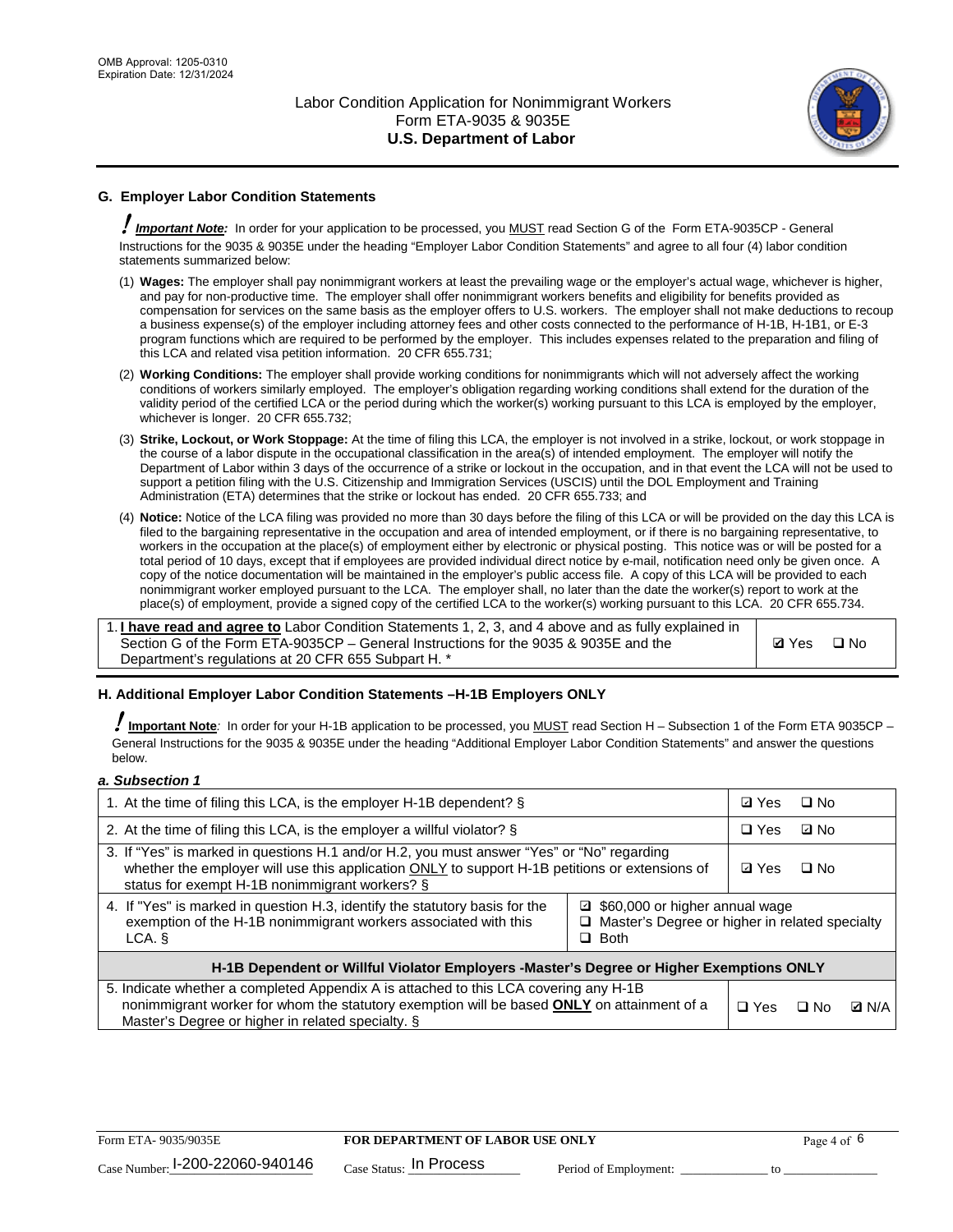

**If you marked "Yes" to questions H.a.1 (H-1B dependent) and/or H.a.2 (H-1B willful violator) and "No" to question H.a.3 (exempt H-1B nonimmigrant workers), you MUST read Section H – Subsection 2 of the Form ETA 9035CP – General Instructions for the 9035 & 9035E under the heading "Additional Employer Labor Condition Statements" and indicate your agreement to all three (3) additional statements summarized below.**

#### *b. Subsection 2*

- A. **Displacement:** An H-1B dependent or willful violator employer is prohibited from displacing a U.S. worker in its own workforce within the period beginning 90 days before and ending 90 days after the date of filing of the visa petition. 20 CFR 655.738(c);
- B. **Secondary Displacement:** An H-1B dependent or willful violator employer is prohibited from placing an H-1B nonimmigrant worker(s) with another/secondary employer where there are indicia of an employment relationship between the nonimmigrant worker(s) and that other/secondary employer (thus possibly affecting the jobs of U.S. workers employed by that other employer), unless and until the employer subject to this LCA makes the inquiries and/or receives the information set forth in 20 CFR 655.738(d)(5) concerning that other/secondary employer's displacement of similarly employed U.S. workers in its workforce within the period beginning 90 days before and ending 90 days after the date of such placement. 20 CFR 655.738(d). Even if the required inquiry of the secondary employer is made, the H-1B dependent or willful violator employer will be subject to a finding of a violation of the secondary displacement prohibition if the secondary employer, in fact, displaces any U.S. worker(s) during the applicable time period; and
- C. **Recruitment and Hiring:** Prior to filing this LCA or any petition or request for extension of status for nonimmigrant worker(s) supported by this LCA, the H-1B dependent or willful violator employer must take good faith steps to recruit U.S. workers for the job(s) using procedures that meet industry-wide standards and offer compensation that is at least as great as the required wage to be paid to the nonimmigrant worker(s) pursuant to 20 CFR 655.731(a). The employer must offer the job(s) to any U.S. worker who applies and is equally or better qualified for the job than the nonimmigrant worker. 20 CFR 655.739.

| 6. I have read and agree to Additional Employer Labor Condition Statements A, B, and C above and |       |           |
|--------------------------------------------------------------------------------------------------|-------|-----------|
| as fully explained in Section H – Subsections 1 and 2 of the Form ETA 9035CP – General           | □ Yes | $\Box$ No |
| Instructions for the 9035 & 9035E and the Department's regulations at 20 CFR 655 Subpart H. §    |       |           |

### **I. Public Disclosure Information**

! **Important Note***:* You must select one or both of the options listed in this Section.

| 1. Public disclosure information in the United States will be kept at: * |  |  |  |  |  |  |  |
|--------------------------------------------------------------------------|--|--|--|--|--|--|--|
|--------------------------------------------------------------------------|--|--|--|--|--|--|--|

**sqrt** Employer's principal place of business □ Place of employment

### **J. Notice of Obligations**

A. Upon receipt of the certified LCA, the employer must take the following actions:

- o Print and sign a hard copy of the LCA if filing electronically (20 CFR 655.730(c)(3));<br>
Maintain the original signed and certified LCA in the employer's files (20 CFR 655.7
- Maintain the original signed and certified LCA in the employer's files (20 CFR 655.705(c)(2); 20 CFR 655.730(c)(3); and 20 CFR 655.760); and
- o Make a copy of the LCA, as well as necessary supporting documentation required by the Department of Labor regulations, available for public examination in a public access file at the employer's principal place of business in the U.S. or at the place of employment within one working day after the date on which the LCA is filed with the Department of Labor (20 CFR 655.705(c)(2) and 20 CFR 655.760).
- B. The employer must develop sufficient documentation to meet its burden of proof with respect to the validity of the statements made in its LCA and the accuracy of information provided, in the event that such statement or information is challenged (20 CFR 655.705(c)(5) and 20 CFR 655.700(d)(4)(iv)).
- C. The employer must make this LCA, supporting documentation, and other records available to officials of the Department of Labor upon request during any investigation under the Immigration and Nationality Act (20 CFR 655.760 and 20 CFR Subpart I).

*I declare under penalty of perjury that I have read and reviewed this application and that to the best of my knowledge, the*  information contained therein is true and accurate. I understand that to knowingly furnish materially false information in the *preparation of this form and any supplement thereto or to aid, abet, or counsel another to do so is a federal offense punishable by fines, imprisonment, or both (18 U.S.C. 2, 1001,1546,1621).*

| 1. Last (family) name of hiring or designated official *<br>Vidyadharan | 2. First (given) name of hiring or designated official * 3. Middle initial §<br>Sanjay |                  |  |
|-------------------------------------------------------------------------|----------------------------------------------------------------------------------------|------------------|--|
| 4. Hiring or designated official title *<br>Chief Legal Officer         |                                                                                        |                  |  |
| 5. Signature *                                                          |                                                                                        | 6. Date signed * |  |

| Form ETA-9035/9035E               | <b>FOR DEPARTMENT OF LABOR USE ONLY</b> | Page 5 of 6           |  |
|-----------------------------------|-----------------------------------------|-----------------------|--|
| Case Number: $1-200-22060-940146$ | $_{\text{Case Status:}}$ In Process     | Period of Employment: |  |